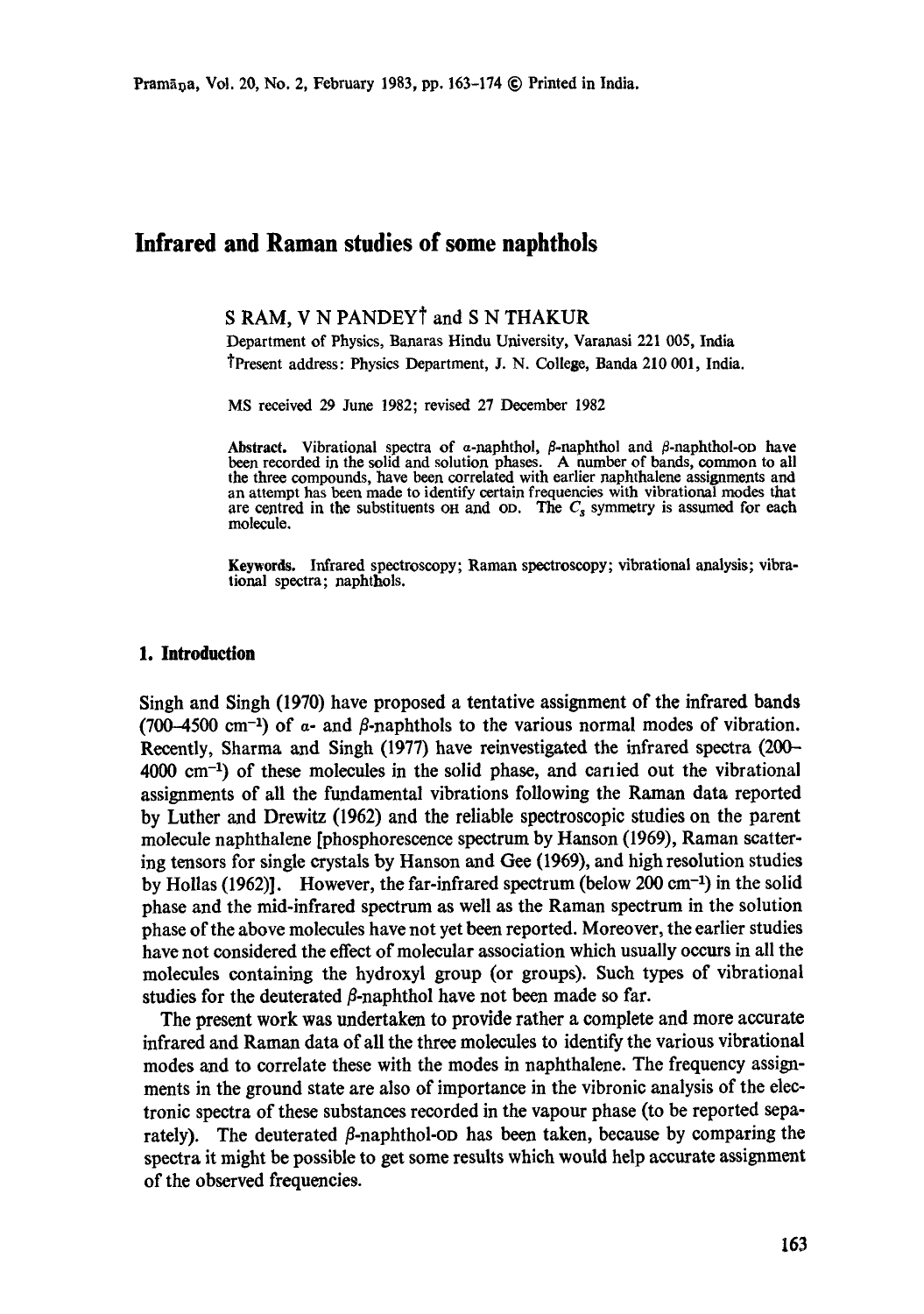#### **2. Experimental details**

Pure samples of  $\alpha$ -and  $\beta$ -naphthols were of BDH make, and were recrystallized twice with 30% dilute alcohol. The sample of the deuterated (OD)  $\beta$ -naphthol was prepared from the normal  $\beta$ -naphthol. The crystallized  $\beta$ -naphthol was converted first into the  $\beta$ -naphthol acetate. This was treated with NaH and dry benzene, and then hydrolyzed with heavy water to give the required sample.

The mid infrared spectra (200–4000 cm<sup>-1</sup>) of the compounds in the solid state were recorded in nujol mull and KBr pellets, with a Perkin-Elmer-621 infrared spectrephotometer, and the far infrared spectra  $(95-500 \text{ cm}^{-1})$  were measured in the polyethylene pellets on a Beckman IR-11 speetrophotometer. A Cary model 82 Raman spectrophotometer was employed to measure the Raman spectrum of each compound in the region  $0.4000 \text{ cm}^{-1}$ . The sensitivity and scanning time were varied to obtain optimum resolution and presentation. The 4880  $\AA$  argon ion laser line was used as the excitation source with approximately 50 mW power at the sample. The infrared spectra of these samples in ethanol  $(500-4000 \text{ cm}^{-1})$  were recorded on a Nicolet 7199 spectrophotometer and those in  $CH_2Cl_2$  (620-4000 cm<sup>-1</sup>) on Perkin Elmer-621 spectrophotometer. Raman spectra of the  $\alpha$ -and  $\beta$ -naphthols in the solution (20%) sample in ethanol) were measured from 100 to  $3100 \text{ cm}^{-1}$  with a Spex Raman spectrophotometer.

#### **3. Description of observed spectra**

The survey scans of the infrared and Raman spectra (from which the vibrational frequencies are now reported). Some characteristic features of these spectra may be summarized as follows:

(i) Both the  $\alpha$ - and  $\beta$ -naphthols show sharp and distinct Raman bands in the regions 0-1600 cm<sup>-1</sup> and 3000-3100 cm<sup>-1</sup>. The bands observed in  $\beta$ -naphthol are generally weak and therefore show a relatively small number of bands as compared to a-naphthol.

(ii) The apparent intensity and half-band width of most of the bands in the infrared spectrum depend on concentration of the sample. Therefore, to get good spectral records the proportion of the samples in the proper matrices (polyethylene, KBr,  $CH<sub>2</sub>Cl<sub>2</sub>$ , etc.) was varied till optimum conditions were achieved.

(iii) Out of the seven C-H stretching vibrations expected for each naphthol, only one to three vibrations could be observed in the infrared spectrum. The bands in the spectral region  $1600-2800$  cm<sup>-1</sup>, where mainly combinations and overtones of the fundamental frequencies are expected to appear with relatively weak intensity, were best developed when the samples were suspended in nujol mull. However, the bands in the above cited region for the deuterated  $\beta$ -naphthol were better developed in KBr pellets, rather than in nujol mull.

(iv) In the condensed phase a single (broad and asymmetric) peak of about  $300 \text{ cm}^{-1}$ half-intensity width is observed at  $\sim$ 3200 cm<sup>-1</sup> for the  $\alpha$ - and  $\beta$ - naphthols. For the deuterated  $\beta$ -naphthol-op, this band is shifted to  $\sim$ 2400 cm<sup>-1</sup> with about 100 cm<sup>-1</sup> half intensity width. In dilute solution, the above band is modified to give rise to two or three distinct bands.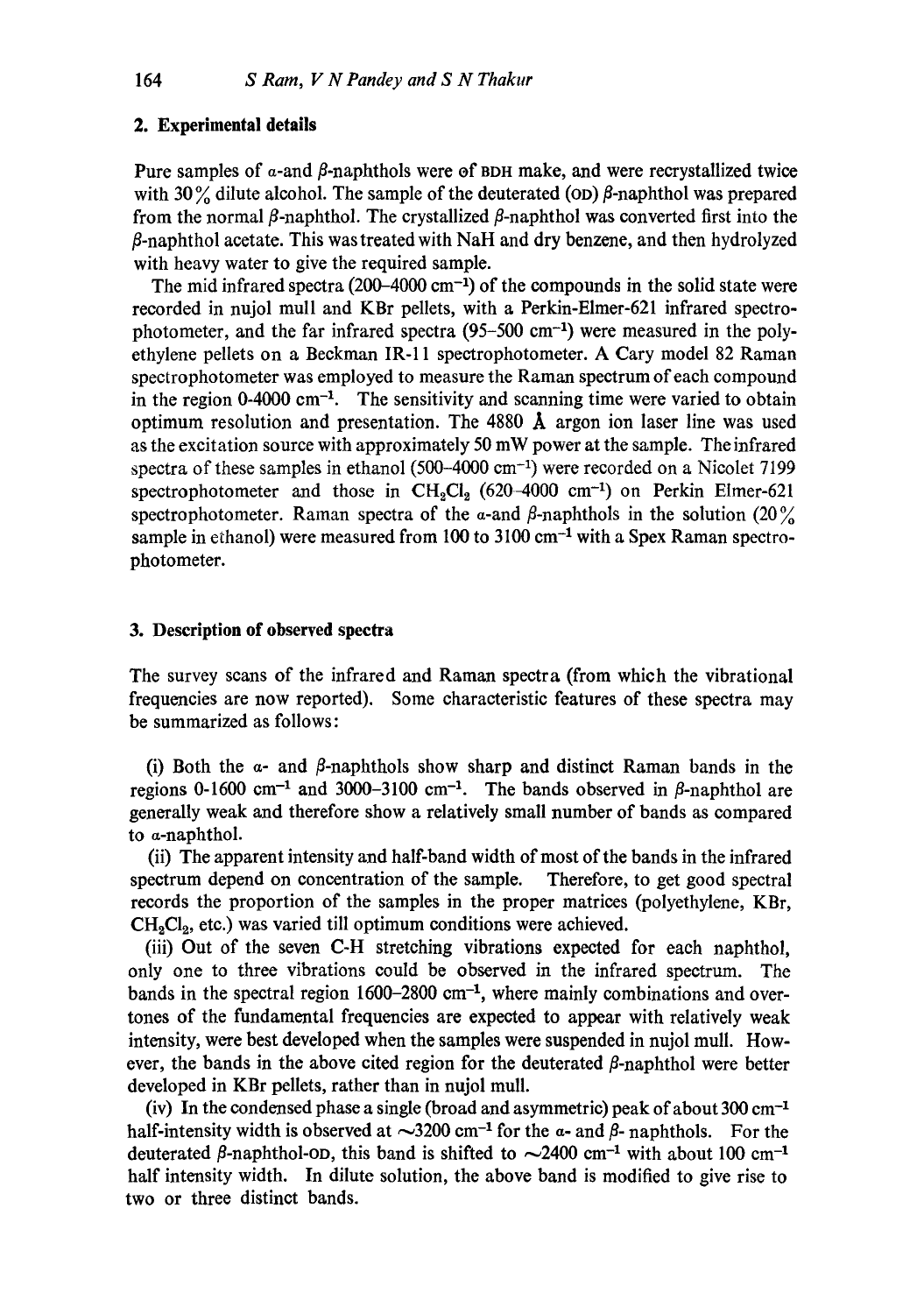If the substituent group OH or OD is assumed to lie in the plane of the carbon rings of naphthalene, all the three molecules would belong to  $C_s$  point group. In this symmetry classification, of the 51 total normal modes of vibration for each naphthol, 35 are symmetric with respect to the plane of symmetry (a' species) and the remaining 16 modes are antisymmetric *(a"* species). According to the relevant infrared and Raman selection rules, both types of vibrations are active in the Raman as well as the infrared spectrum. The planar vibrations  $(a')$  should give rise to polarized Raman lines and the non-planar vibrations *(a")* to depolarized Raman lines. In the absence of depolarization ratios of the Raman lines and band contour shapes of the vapour phase infrared bands, the present vibrational analysis has been made on the basis of only band intensities and group frequency correlations. Data on the vibronic analyses of the vapour phase electronic absorption spectra (Pandey 1982) and the partial vibrational analyses of the infrared and Raman data (Sharma and Singh 1977) of these and similar other molecules have also been used in our studies. The results obtained are summarized in tables 1-3. The scheme of Mulliken (1955) has

| Raman frequencies<br>$(cm^{-1})$ |                         | Infrared frequencies<br>$(cm^{-1})$      |                                          |            |                            |
|----------------------------------|-------------------------|------------------------------------------|------------------------------------------|------------|----------------------------|
| Solid                            | Ethanol                 | Polyethylene<br>pellet and<br>nujol mull | KBr pellet<br>[Sharma,<br>et al. (1977)] | Ethanol    | Assignments                |
| $\mathbf{1}$                     | $\overline{\mathbf{2}}$ | 3                                        | 4                                        | 5          | 6                          |
| $46$ (es)                        |                         |                                          |                                          |            | Lattice<br>vibration       |
| 58(s)                            |                         |                                          |                                          |            | $V_{41} - V_{30}$          |
| 89(s)                            |                         |                                          |                                          |            | $v_{30}$ - $v_{43}$        |
| 101(vs)                          |                         | $101*(ms)$                               |                                          |            |                            |
| $168$ (ms)                       | $157 \text{(msd)}$      | $170*(ms)$                               |                                          |            | $\nu_{51}$ $\phi$ (CC)     |
|                                  | 246(ew)                 | $240*(s)$                                |                                          |            | $\nu_{50}$ $\phi$ (CC)     |
|                                  | 270(w)                  | $268*(ms)$                               |                                          |            | $\nu_{49}$ $\gamma$ (C-OH) |
| $279$ (ms)                       |                         | $285*(s)$                                |                                          |            | $\nu_{48} \phi(CC)$        |
|                                  |                         | $335**$ (ms)                             | 350(ew)                                  |            | $v_{35}$ a(CCC)            |
| $423$ (ew)                       |                         | $420$ (ms)                               |                                          |            | $\nu_4$ , $\phi$ (CC)      |
| $466$ (ms)                       | $468$ (ms)              | $460*(w)$                                | 460(ew)                                  |            | $\nu_{46} \phi(CC)$        |
| 483(ms)                          | 480(sh)                 | $473**$ (ms)                             | $478$ (ms)                               |            | $\nu_{45} \phi(CC)$        |
|                                  |                         | $481**$ (ms)                             | $482$ (ms)                               |            | $v_{34}$ a(CCC)            |
| 527(vw)                          | 530(wb)                 | 525(msb)                                 | 520(w)                                   | 530(ew)    | $v_{33}$ a(CCC)            |
| 572(sh)                          | $575$ (ms)              | 570(vs)                                  | 570(s)                                   | 575(w)     | $\nu_{44} \phi(CC)$        |
| $578$ (ms)                       |                         | 578(sh)                                  | $578$ (ms)                               |            | $v_{32}$ $\beta$ (C-OH)    |
|                                  |                         | 619(msd)                                 |                                          |            | $\nu_{43}$ $\gamma$ (OH)   |
|                                  |                         | 627(w)                                   | $630$ (ms)                               | $630$ (ew) | $v_{31}$ a(CCC)            |
| 714(e <sub>s</sub> )             | 712(vs)                 | $710$ (ms)                               | 710(s)                                   | 705(vw)    | $\nu_{30}$ $\nu$ (CC)      |
|                                  |                         |                                          |                                          |            | [ring breathing]           |
| 735(w)                           |                         | 731(sh)                                  |                                          | 730(ew)    | $v_{42}$ $\gamma$ (CH)     |
| 770(ew)                          |                         | 763(vs)                                  | 770(sh)                                  | 765(vs)    | $\nu_{41}$ $\gamma$ (CH)   |
| 789(vw)                          |                         | 787(vs)                                  | 790(vs)                                  | 790(vs)    | $v_{29}$ a(CCC)            |
| 799(vw)                          |                         | 794(sh)                                  |                                          |            | $v_{40}$ $\gamma$ (CH)     |
| 859(ew)                          |                         | 856(w)                                   | $860$ (ms)                               | 850(vw)    | $\nu_{39}$ $\gamma$ (CH)   |
| 879(ms)                          | 880(s)                  | 875(w)                                   | 878(vs)                                  | $875$ (ms) | $v_{28}$ a(CCC)            |

Table 1. Vibrational frequencies and their assignments for  $\alpha$ -naphthol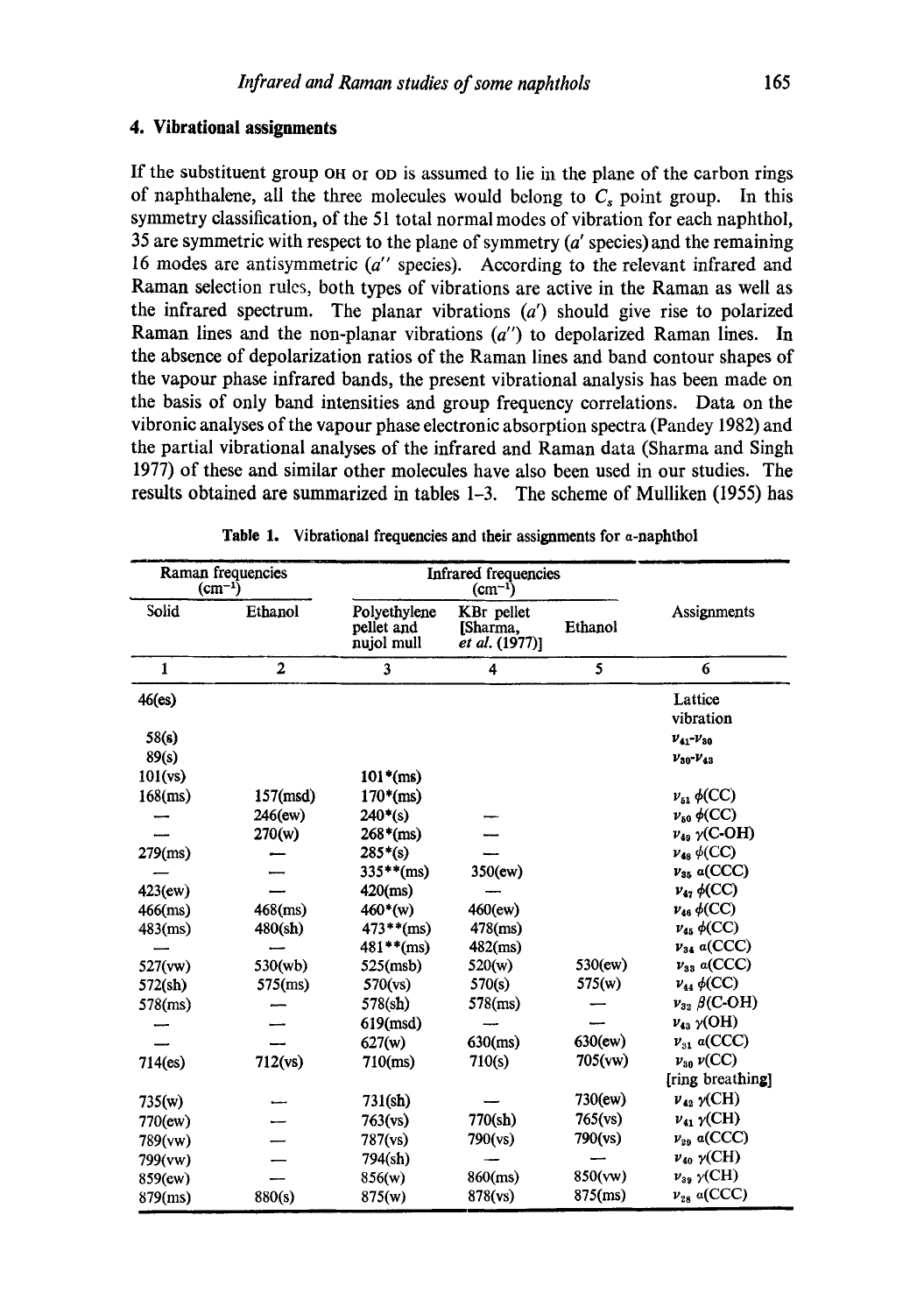| $\mathbf{I}$          | $\overline{2}$ | 3                   | 4           | $\overline{\mathbf{5}}$ | 6                             |
|-----------------------|----------------|---------------------|-------------|-------------------------|-------------------------------|
| 952(vw)               | 950(ew)        | 944(vw)             | 950(w)      |                         | $v_{38}$ $\gamma$ (CH)        |
| 960(ew)               |                | 958(w)              | $960$ (ms)  | 955(ew)                 | $\nu_{37}$ $\gamma$ (CH)      |
| 981(vw)               |                | 986(ew)             | 980(sh)     |                         | $\nu_{36}$ $\gamma$ (CH)      |
| $1016$ (ms)           | 1013(w)        | $1013$ (ms)         | 1020(s)     | $1010$ (ms)             | $v_{27}$ a(CCC)               |
| $1046$ (ms)           | 1043(w)        | $1041$ (ms)         | 1048(s)     | 1040(s)                 | $\nu_{26}\nu({\rm CC})$       |
| $1084$ (ms)           | $1080$ (ms)    | $1083$ (ms)         | 1085(vs)    | 1080(s)                 | $v_{25}$ $\beta$ (CH)         |
| $1144$ (ms)           | 1140(w)        | $1145 \text{(msb)}$ | $1150$ (ms) | 1145(s)                 | $v_{24}$ $\beta$ (CH)         |
| 1168(w)               |                | 1163(vw)            |             | 1160(ew)                | $\nu_{23}$ $\beta$ (CH)       |
| 1208(vw)              |                | 1206(w)             |             |                         | $v_{40} + v_{47}$             |
| 1213( <sub>sh</sub> ) |                | 1212(w)             | $1210$ (ms) | 1206(vw)                | $\nu_{22}$ $\beta$ (CH)       |
| 1231(sh)              |                | 1226(sh)            |             | 1220(sh)                | $v_{30} + v_{33}$             |
| $1239$ (ms)           | 1240(wb)       | $1238$ (ms)         | 1240(s)     | 1235(w)                 | $\nu_{21}$ $\beta$ (CH)       |
| $1270$ (ms)           |                | $1267$ (ms)         | 1270(vs)    | 1270(s)                 | $v_{20}$ $\beta$ (CH)         |
| 1279(sh)              |                | 1280(sh)            | 1280(sh)    |                         | $v_{19}$ (C-OH)               |
| 1310(ewd)             |                | 1307(msd)           | 1310(s)     | 1300(sh)                | $v_{18}$ $\beta$ (OH)         |
| $1362$ (ms)           | 1360(sh)       | 1358(sh)            | 1362(s)     |                         | $\nu_{12} \nu({\rm CC})$      |
| $1370$ (ms)           |                | 1372(s)             | 1370(s)     | $1365$ (ms)             | $v_{16}$ $v$ (CC)             |
| $1386$ (es)           | 1380(vs)       | 1382(s)             | 1390(vs)    | 1385(vs)                | $v_{15}$ $\nu$ (CC)           |
| 1408(ew)              |                | 1406(ew)            |             | 1405(sh)                | $\nu_{14}\,\nu({\rm CC})$     |
| 1458(s)               | $1453$ (ms)    | 1457(vs)            | $1455$ (ms) | 1450(ms)                | $\nu_{13} \beta$ (CH)         |
| $1469$ (ms)           | 1470(sh)       | 1474 <b>(sh)</b>    |             | 1475(ew)                | $v_{41} + v_{30}$             |
| 1526(sh)              |                | 1512(vw)            | 1510(w)     | 1520(w)                 | $\nu_{12}\nu({\rm CC})$       |
| 1581(s)               | $1580$ (ms)    | $1578$ (ms)         | 1580(s)     | 1580(s)                 | $\nu_{11}$ $\nu$ (CC)         |
| 1593(sh)              | 1592(sh)       | $1596$ (ms)         | 1600(s)     | $1595$ (ms)             | $\nu_{10} \nu (CC)$           |
|                       |                | 1630(vw)            | 1630(w)     | 1625(vw)                | $v_{9}$ $\nu$ (CC)            |
|                       |                | 1675(wb)            |             |                         | $v_{15} + v_{48}$             |
|                       |                | 1807(w)             |             |                         | $v_{15} + v_{47}$             |
|                       |                | 1830(wb)            |             | 1830(ewb)               | $v_{16} + v_{46}$             |
|                       |                | 1990(w)             |             |                         | $v_{16} + v_{46}$             |
| —                     |                | 2310(w)             |             |                         | $v_{11} + v_{42}$             |
|                       |                | 2345(w)             |             |                         | $v_{11} + v_{41}$             |
|                       |                | 2740(w)             |             | 2750(ew)                | $2\nu_{16}$                   |
|                       |                | 2780(msd)           |             | 2800(ew)                | $2v_{15}$                     |
| 2990(ewd)             |                |                     |             |                         | $v_{\rm s}$ $\nu$ (CH)        |
| 3012(ew)              |                |                     |             |                         | $\nu$ <sub>7</sub> $\nu$ (CH) |
| 3027(w)               |                | $3030$ (ms)         |             |                         | $\nu_{\rm c}$ $\nu$ (CH)      |
| $3041$ (ew)           |                |                     |             |                         | $\nu_{\rm a}$ $\nu$ (CH)      |
| 3060(s)               | 3060(ms)       | 3060(ms)            | 3050(ms)    | $3050$ (ms)             | $v_4$ v(CH)                   |
| 3074(sh)              |                |                     |             |                         | $v_3 \nu$ (CH)                |
| 3078(sh)              |                |                     |             |                         | $v_2$ v(CH)                   |
|                       |                | 3240(sb)            | 3230(vsb)   |                         | $\nu_1$ $\nu(OH)$             |
|                       |                |                     |             |                         | (polymer)                     |
|                       |                | 3440(msb)           |             | 3460(ewb)               | $v_1$ v(OH)                   |
|                       |                |                     |             |                         | (dimer)                       |
|                       |                |                     |             | 3550(ew)                | $\nu_1$ $\nu(OH)$             |
|                       |                |                     |             |                         | (monomer)                     |

Table 1. *(Continued)* 

\*Frequency observed in polyethylene pellet.

\*\*Frequency observed in both polyethylene and nujol mull.

,i

*Note:* (i) The notations  $\phi$ ,  $\nu$ ,  $\alpha$ ,  $\beta$  and  $\gamma$  denote non-planar torsional modes, bond stretching, angle deformation, in-plane bending on twist of the bonds on angles, respectively.

<sup>(</sup>ii) The symbols written in small brackets against the frequencies stand for the relative intensities of the corresponding bands. The description of these symbols is as follows:  $es =$  extremely strong;  $vs =$  very strong;  $s =$  strong; ms  $=$  medium strong; msd  $=$  medium strong and diffuse; msb  $=$  medium strong and broad;  $w =$  weak;  $vw =$  very weak; ew  $=$ extremely weak;  $sh = shoulder$ .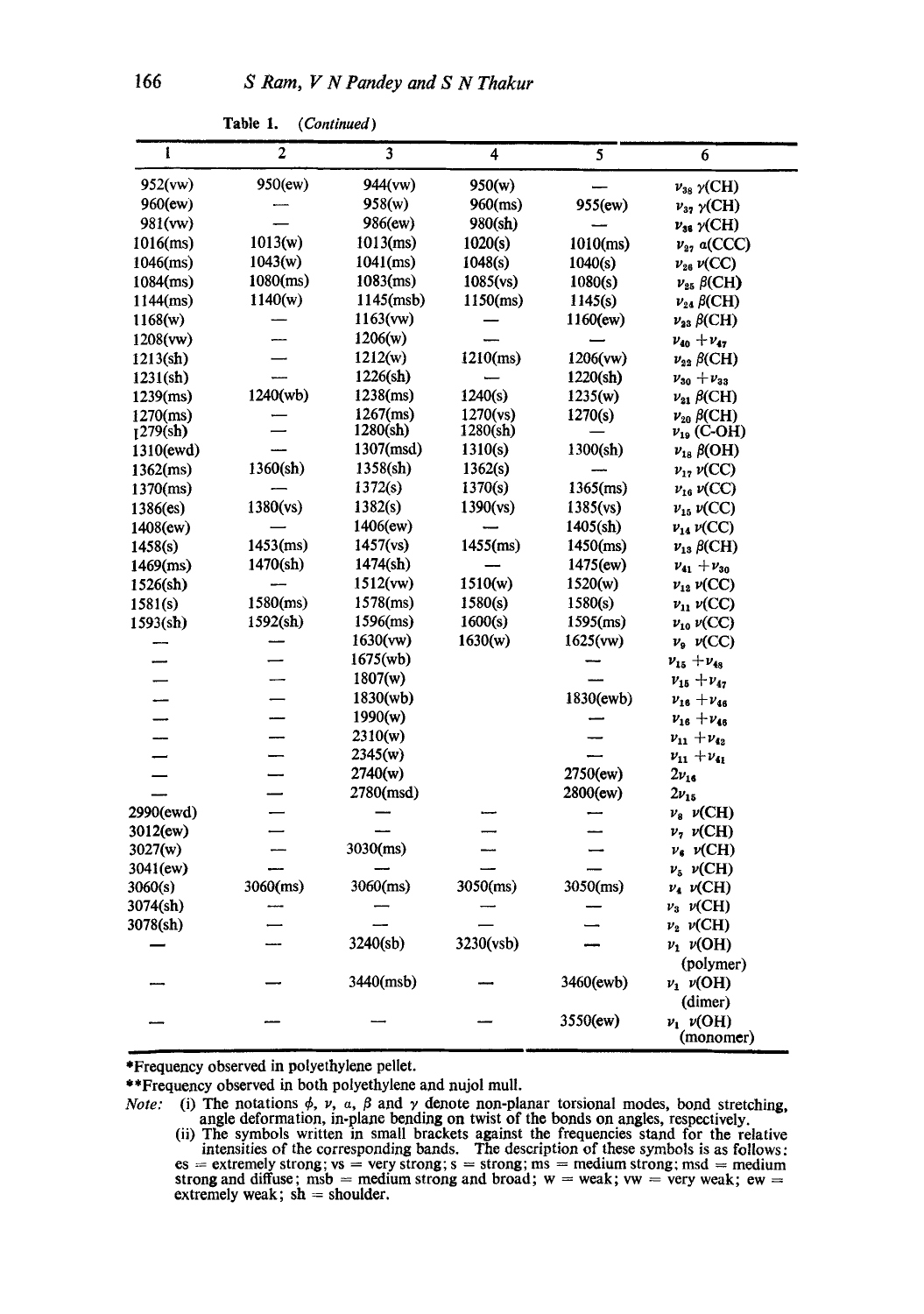| Raman frequencies<br>$\text{(cm}^{-1})$ |              | Infrared frequencies<br>$(cm^{-1})$      |             |                                 |                            |
|-----------------------------------------|--------------|------------------------------------------|-------------|---------------------------------|----------------------------|
| Solid                                   | Ethanol      | Polyethylene<br>pellet and<br>nujol mull | Ethanol     | CH <sub>2</sub> Cl <sub>2</sub> | Assignments                |
| 1                                       | $\mathbf{2}$ | 3                                        | 4           | 5                               | 6                          |
| 40(sh)                                  |              |                                          |             |                                 | $v_{39} - v_{29}$          |
| $48$ (ms)                               |              |                                          |             |                                 |                            |
| 63(s)                                   |              |                                          |             |                                 | $v_{28} - v_{29}$          |
| 104(vs)                                 |              | $102*(ms)$                               |             |                                 | $v_{29} - v_{42}$          |
| 157(ewd)                                |              | $160*(ms)$                               |             |                                 | $v_{51}$ $\phi$ (CC)       |
| $\,$ $\,$ $\,$                          |              | $190*(sb)$                               |             |                                 |                            |
|                                         |              | $240*(vs)$                               |             |                                 | $\nu_{50}$ $\phi$ (CC)     |
|                                         |              | $285*(vs)$                               |             |                                 | $\nu_{49}$ $\phi$ (CC)     |
|                                         |              | $309*(msb)$                              |             |                                 | $v_{48}$ $\gamma$ (C-OH)   |
|                                         |              | $331*(vs)$                               |             |                                 | $v_{35}$ a(CCC)            |
| 408(ew)                                 | 403(w)       | 415(ww)                                  |             |                                 | $\nu_4$ , $\phi$ (CC)      |
| 445(w)                                  | 435(w)       | $451**(w)$                               |             |                                 | $v_{46} \phi(CC)$          |
| 470(ew)                                 | $470$ (ms)   | $468$ (ms)                               |             |                                 | $\nu_{45} \phi(CC)$        |
| 480(ew)                                 | 485(ew)      | 480(vs)                                  |             |                                 | $v_{34}$ a(CCC)            |
| 527(w)                                  | $525$ (ms)   | 526(w)                                   | 520(ew)     |                                 | $v_{33}$ a(CCC)            |
|                                         |              | 550(wb)                                  |             |                                 | $v_{32}$ $\beta$ (C-OH)    |
|                                         |              | 580(w)                                   | 570(ew)     |                                 | $\nu_{44}$ $\phi$ (CC)     |
|                                         |              | 626(msb)                                 | 620(w)      | $630$ (ew)                      | $v_{31}$ a(CCC)            |
|                                         |              |                                          |             | 690(ys)                         | $\nu_{43} \gamma$ (OH)     |
|                                         |              |                                          |             |                                 | [monomer]                  |
| 720(ew)                                 | 715(ew)      | 716(vw)                                  | 710(vw)     | 715(vsb)                        | $\nu_{42}$ $\gamma$ (CH)   |
|                                         |              | 740(vs)                                  | 740(s)      | 735(vs)                         | $\nu_{41}$ $\gamma$ (CH)   |
|                                         |              | 751(sh)                                  |             | 750(sh)                         | $\nu_{40}$ $\gamma$ (CH)   |
| 771(s)                                  | 766(vs)      | 766(ew)                                  | 770(w)      |                                 | $\nu_{30}$ $\nu$ (CC)      |
|                                         |              |                                          |             |                                 | [ring breathing]           |
|                                         | 800(vw)      | $810$ (ms)                               | $805$ (ms)  | $801$ (ms)                      | $v_{29}$ a(CCC)            |
|                                         | 830(ew)      | 841(ms)                                  | 840(s)      | 835(s)                          | $\nu_{39} \gamma$ (CH)     |
|                                         | $876$ (ms)   | 875(w)                                   | 865(ms)     | 865(wb)                         | $v_{28}$ a(CCC)            |
|                                         |              | 906(w)                                   | 900(w)      | 893(ms)                         | $2v_{46}$                  |
|                                         |              | 949(sh)                                  |             | 945(sh)                         | $\nu_{38}$ $\gamma$ (CH)   |
| $960$ (ew)                              | 958(vw)      | 958(w)                                   | 955(w)      | $953$ (ms)                      | $v_{37}$ $\gamma$ (CH)     |
|                                         |              | 980(ew)                                  |             | 985(ew)                         | $v_{36}$ $\gamma$ (CH)     |
| 1015(w)                                 | $1015$ (ms)  | $1015$ (ew)                              | 1010(ww)    | 1010(vw)                        | $v_{27}$ a(CCC)            |
|                                         | 1045(vw)     | 1038(ew)                                 | $1040$ (ms) | 1040(ew)                        | $\nu_{26} \nu({\rm CC})$   |
|                                         | 1089(vw)     | 1095(ewd)                                | 1085(w)     |                                 | $v_{30} + v_{35}$          |
|                                         |              | $1110$ (ms)                              | 1115(w)     | $1114$ (ms)                     | $\nu_{25}$ $\beta$ (CH)    |
| 1140(ew)                                |              | 1130(ms)                                 | 1140(vw)    | 1130(ms)                        | $v_{24}$ $\beta$ (CH)      |
| 1148(ew)                                |              | 1145(wd)                                 | 1150(ew)    |                                 | $v_{41} + v_{47}$          |
| 1172(ewd)                               |              | 1170(msb)                                | $1170$ (ms) | 1168(vsb)                       | $\nu_{23}$ $\beta$ (CH)    |
|                                         | 1217(ew)     | $1218$ (ms)                              | $1215$ (ms) | $1213$ (ms)                     | $v_{22}$ $\beta$ (CH)      |
|                                         | 1240(ew)     | 1238(w)                                  | $1235$ (ms) | 1240(w)                         | $\nu_{21}$ $\beta$ (CH)    |
|                                         |              | 1248(sh)                                 | $1265$ (ms) | 1250(w)                         | $v_{20}$ $\beta$ (CH)      |
|                                         | 1270(vw)     | 1270(msb)                                | 1280(w)     | 1270(wb)                        | $\nu_{19}$ $\nu$ (C-OH)    |
|                                         |              | 1283(wb)                                 | 1290(wb)    | 1285(wb)                        | $\nu_{18}$ $\beta$ (OH)    |
|                                         |              | 1320(wb)                                 |             | 1325(sh)                        | $v_{41} + v_{44}$          |
| $1360$ (ew)                             | 1365(sh)     | 1362(sh)                                 | 1360(w)     | $1360$ (ms)                     | $\nu_1$ , $\nu(CC)$        |
| 1370(sh)                                |              | 1370(vs)                                 |             | 1370(sh)                        | $\nu_{16} \nu(CC)$ ?       |
| 1382(s)                                 | 1380(vs)     | 1386(wb)                                 | 1380(w)     | 1378(ms)                        | $\nu_{15}$ $\nu({\rm CC})$ |

Table 2. Vibrational frequencies and their assignments for  $\beta$ -naphthol.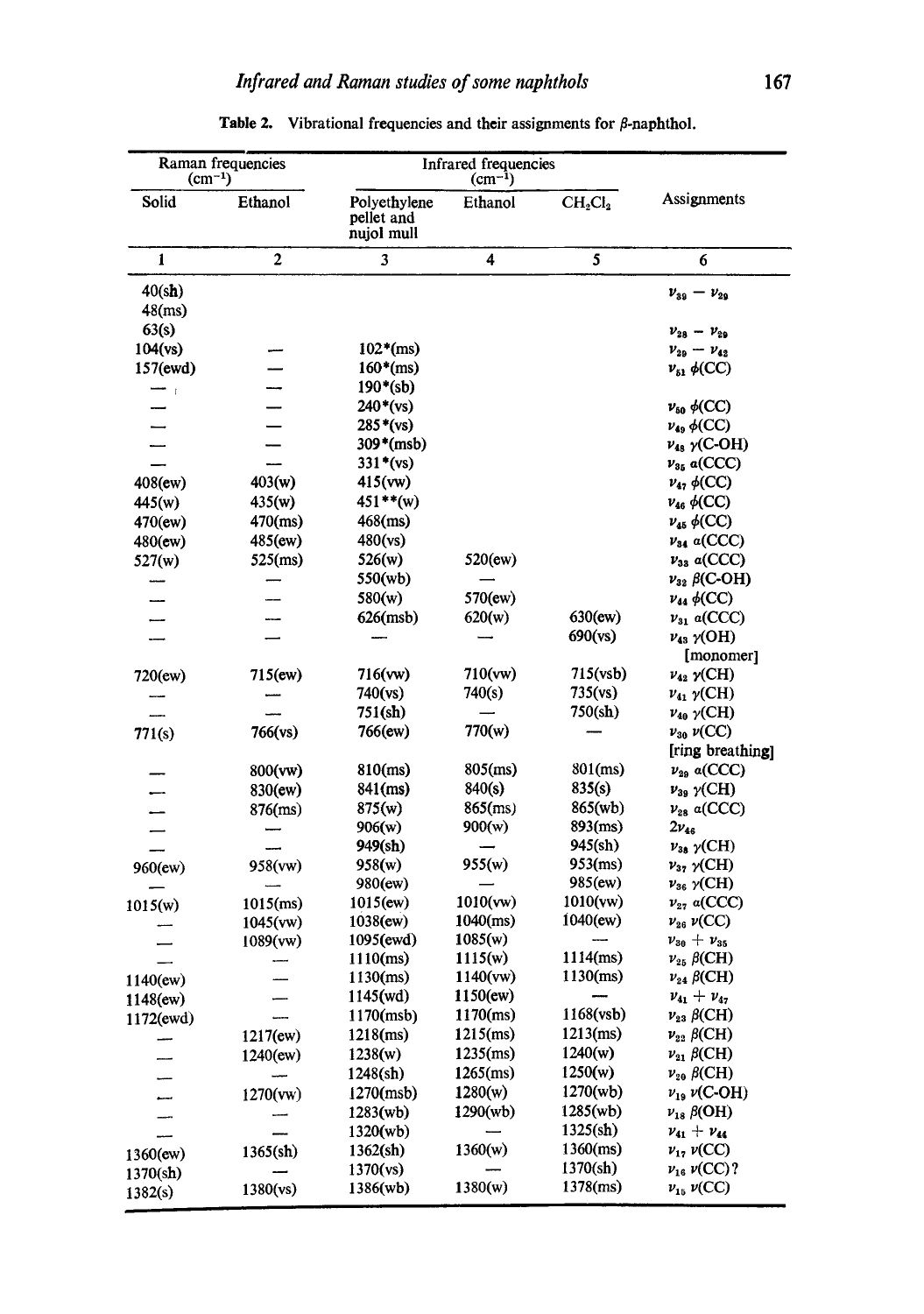| 1           | $\overline{2}$ | 3                    | 4           | 5                    | 6                                           |
|-------------|----------------|----------------------|-------------|----------------------|---------------------------------------------|
| 1405(ewd)   | 1395(ew)       | 1403(wb)             | 1395(w)     | 1410(ew)             | $\nu_{14} \nu(CC)$                          |
| 1450(ewd)   | $1450$ (ms)    | 1443(sh)             |             | $1443$ (ms)          | $v_{41} + v_{42}$                           |
| $1471$ (ms) | $1470$ (ms)    | $1473$ (ms)          | $1460$ (ms) | $1462$ (ms)          | [Reson.]<br>$\nu_{13}$ $\beta$ (CH)         |
|             |                | 1485(wb)             | 1485(vw)    | 1477(vw)             | $2v_{41}$                                   |
|             |                | 1507(w)              | 1510(s)     | 1505(ms)             | $\nu_{12}\nu({\rm CC})$                     |
| 1578(w)     | 1575(w)        | 1578(wb)             | 1580(w)     | $1579$ (ms)          | $\nu_{11} \nu(CC)$                          |
| 1589(w)     |                | $1595$ (ms)          | 1600(s)     | 1598(s)              | $\nu_{10}$ $\nu$ (CC)                       |
| 1635(vwb)   | 1628(vw)       | $1630$ (ms)          | 1625(vs)    | 1623(s)              | $\nu_{\bullet}$ $\nu$ (CC)                  |
|             |                | 1636(sh)             |             | 1633 <b>(sh)</b>     | $v_{28} + v_{30}$                           |
|             |                | 1625(ewb)            |             |                      | $v_{39} + v_{29}$                           |
|             |                | 1672(ewb)            |             |                      | $2v_{3}$                                    |
|             |                | 1685(ewb)            |             |                      | $v_{28} + v_{29}$                           |
|             |                | $2025$ (ew)          |             |                      | $2v_{27}$                                   |
|             |                | 2280(ewd)            |             | 2300(wb)             | $2v_{24}$                                   |
|             |                | 2400(vwb)            |             |                      | $v_{9} + v_{30}$                            |
|             |                | 2460(vwb)            |             | 2460(ew)             | $v_9 + v_{39}$                              |
|             | ----           | 2585(wd)             |             |                      | $2v_{18}$                                   |
|             |                | 2650(vwd)            | 2650(ew)    | 2650(ew)             | $v_{\theta}+v_{27}$                         |
| 3010(ew)    |                | $3005$ (ms)          |             |                      | $v_8 \nu$ (CH)                              |
| 3016(ew)    | 3020(ew)       |                      |             |                      | $2v_{12}$                                   |
| 3029(ew)    |                |                      |             |                      | $\nu$ <sub>7</sub> $\nu$ (CH)               |
| 3040(ew)    | 3040(ew)       |                      |             | 3035(w)              | $v_6 \nu$ (CH)                              |
| $3054$ (ms) |                |                      | $3050$ (ms) |                      | $\nu_{\delta}$ $\nu$ (CH)                   |
| $3059$ (ms) | $3060$ (ms)    | 3060(ms)             |             | 3065(w)              | $\nu_4 \nu$ (CH)                            |
| 3073(sh)    |                |                      |             |                      | $\nu_3 \nu$ (CH)                            |
| 3079(sh)    |                | 3080(vw)             |             |                      | $v_2\nu$ (CH)                               |
|             |                | 3180(msb)            | 3150(msb)   |                      | $2v_{11}$                                   |
|             |                | 3250(msb)            |             |                      | $v_1$ v(OH)                                 |
|             |                |                      |             |                      | [polymer]                                   |
|             |                | 3350(msb)<br>3400(w) |             | 3350(wd)<br>3400(wd) | $\nu(OH)$ bonded or<br>combination<br>band. |
|             |                | 3450(vw)             | 3450(vwb)   | 3450(wd)             | $\nu_1 \nu(OH)$                             |
|             |                |                      | 3550(vw)    | 3580(sb)             | [dimer]<br>$v_1$ $v(OH)$<br>[monomer]       |

**Table** 2. (Continued)

**See the** footnotes of table 1 for notations and symbols used in this table.

been followed for numbering the fundamental frequencies, in which the vibrations from  $v_1$  to  $v_{35}$  are of a' type and from  $v_{36}$  to  $v_{51}$  of a'' type.

## 4.1 *C-H stretching modes*

From the group theoretical considerations, seven C-H stretching  $[\nu(\text{CH})]$  frequencies are expected in the monosubstituted naphthalenes, and all these usually occur in the range from 3000 to 3100 cm<sup>-1</sup>. In the present study, similar results have been observed for the  $\alpha$ -and  $\beta$ -naphthols; however, in deuterated  $\beta$ -naphthol only three C-H stretching frequencies were found. Since, this region is comparatively free from complicating features, the assignments of  $\nu$  (CH) vibrations are straightforward.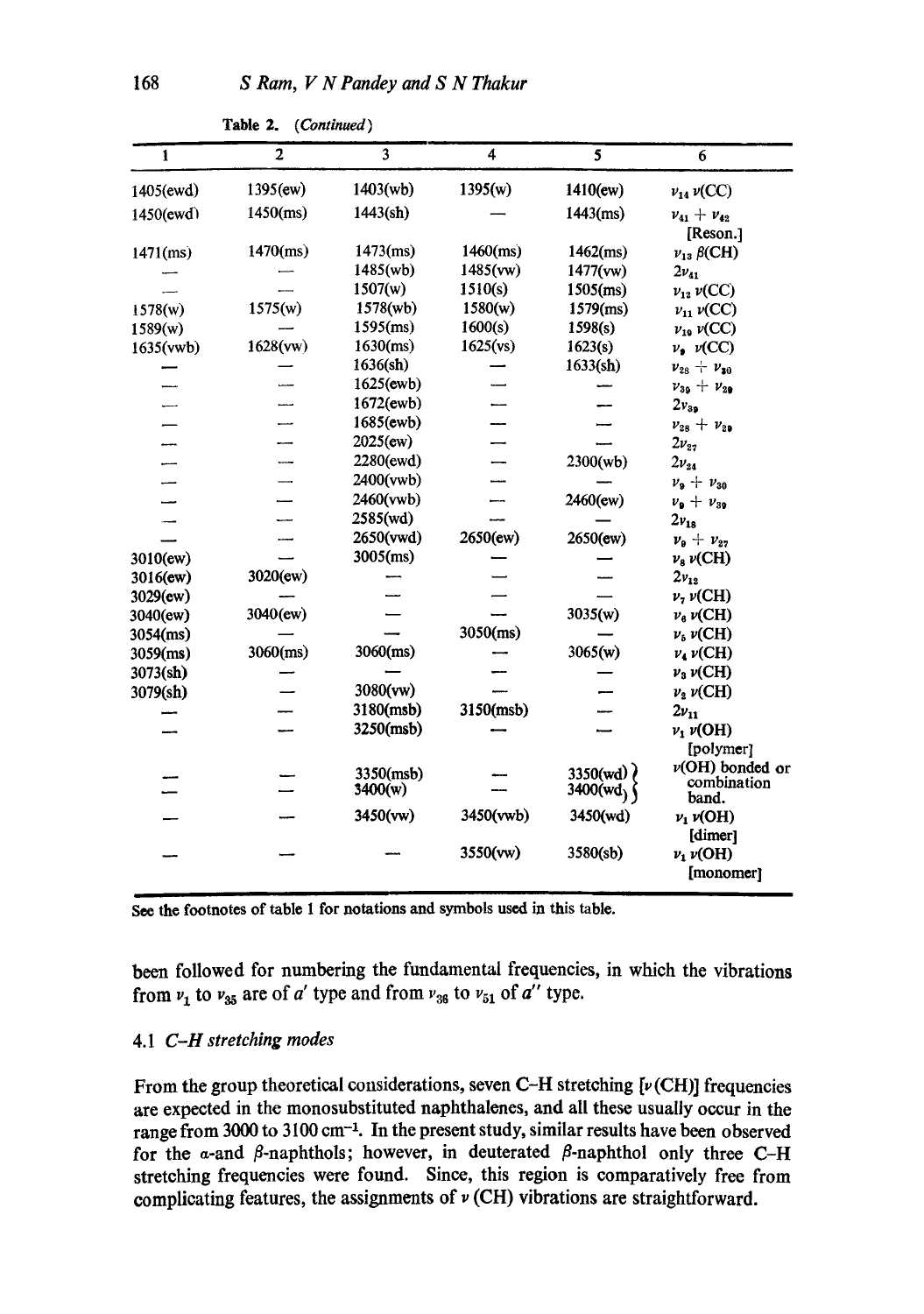|                    | Infrared frequencies $(cm-1)$ |                                 |                                                      |  |  |
|--------------------|-------------------------------|---------------------------------|------------------------------------------------------|--|--|
|                    | KBr pellet<br>Nujol mull      | CH <sub>2</sub> Cl <sub>2</sub> | Assignments                                          |  |  |
| $\mathbf{1}$       | $\overline{\mathbf{c}}$       | 3                               | 4                                                    |  |  |
|                    | $250$ (ew)                    |                                 | $v_{50}$ $\phi$ (CC)                                 |  |  |
|                    | 284(vw)                       |                                 | $\nu_{49}$ $\phi$ (CC)                               |  |  |
|                    | 290(vw)                       |                                 | $\nu_{48}$ $\gamma$ (C-OD)                           |  |  |
|                    | 320(vw)                       |                                 | J                                                    |  |  |
| $340$ (ew)         | 332(vw)                       |                                 |                                                      |  |  |
| 350(ewb)           | 350(vwb)                      |                                 | $\nu_{35}$ a(CCC)                                    |  |  |
| 372(vw)            | 371(vw)                       |                                 | ?                                                    |  |  |
| 383(vw)            | 381(vw)                       |                                 | $v_9 - v_{21}$<br>?                                  |  |  |
| 398(vw)<br>423(w)  | 395(vw)                       |                                 | $v_{47} \phi(CC)$                                    |  |  |
| $441$ (ms)         | $420$ (msb)<br>$440$ (ms)     |                                 |                                                      |  |  |
| 468(sh)            | 469(sh)                       |                                 | $\nu_{46} \phi (CC)$                                 |  |  |
| 479(ys)            | 478(vs)                       |                                 | $\nu_{45} \phi(CC)$                                  |  |  |
|                    |                               |                                 | $v_{34}$ a(CCC)                                      |  |  |
| 520(msb)           | 520(wwb)                      |                                 | $\nu_{33}$ $\beta$ (C-OD)                            |  |  |
| 532(sh)            | 533(vw)<br>550(vwb)           |                                 | $v_{32}$ a(CCC)                                      |  |  |
| $565 \text{(msd)}$ | $(565$ (vw)                   |                                 | $v_{44}$ $\gamma$ (OD)                               |  |  |
| 583(msd)           | 577(vw)                       |                                 | $v_{43} \phi(CC)$                                    |  |  |
| 620(s)             | 620(s)                        |                                 | $v_{31}$ a(CCC)                                      |  |  |
| $634$ (ms)         | 631(sh)                       |                                 | ?                                                    |  |  |
| $712$ (ms)         | 715(vw)                       | $715(\text{wb})$                | $\nu_{42}$ $\gamma$ (CH)                             |  |  |
| 738(vs)            | 737(vs)                       | 735(w)                          | $v_{41}$ $\gamma$ (CH)                               |  |  |
| 749(s)             | 747(vw)                       | 752(w)                          | $\nu_{40}$ $\gamma$ (CH)                             |  |  |
| $763$ (ms)         | 760(ew)                       | 764(w)                          | $\nu_{30}$ $\nu$ (CC) [breathing]                    |  |  |
| 770(sh)            | 777(ew)                       | 774(w)                          | $v_{33} + v_{50}$                                    |  |  |
| 810(vsb)           | 807(s)                        | 807(vs)                         | $v_{29}$ a(CCC)                                      |  |  |
| 840(vs)            | 838(s)                        | 838(ms)                         | $\nu_{39}$ $\gamma$ (CH)                             |  |  |
| 848(sh)            | 843(sh)                       | 856(vw)                         | $2\nu_{42}$                                          |  |  |
| 874(s)             | $872$ (ms)                    | 871(vw)                         | $v_{28}$ a(CCC)                                      |  |  |
| 900(s)             | $900$ (ms)                    | 907(w)                          | $v_{34} + v_{47}$                                    |  |  |
| 941(sh)            | 941(vw)                       | 936(w)                          | $\nu_{38} \gamma$ (CH)                               |  |  |
| 953(vs)            | $953$ (ms)                    | 950(vw)<br>972(w)               | $\nu_{37}$ $\gamma$ (CH)<br>$\nu_{36}$ $\gamma$ (CH) |  |  |
| 975(ew)<br>988(ew) | 970(vw)                       | $983$ (ms)                      | $v_{33} + v_{45}$                                    |  |  |
| $1010$ (ms)        | 1008(vw)                      | $1005$ (ms)                     | $v_{27}$ a(CCC)                                      |  |  |
| $1023$ (ewb)       | 1028(vwb)                     | $1035$ (ms)                     | $\nu_{26}$ $\nu$ (CC)                                |  |  |
| 1082(vw)           |                               | $1082$ (ew)                     | $v_{31} + v_{45}$                                    |  |  |
| 1098(vw)           |                               | 1094(ew)                        | $v_{31} + v_{34}$                                    |  |  |
| 1112(s)            | 1110(vw)                      | $1115$ (ms)                     | $\nu_{\rm 25}$ $\beta{\rm (CH)}$                     |  |  |
| 1134(s)            | 1130(vw)                      | $1140$ (ms)                     | $\nu_{24}$ $\beta$ (CH)                              |  |  |
| $1146$ (sh)        | 1150(w)                       |                                 | $v_{31} + v_{32}$                                    |  |  |
| 1168(vs)           | $1170$ (ms)                   | 1172(s)                         | $\nu_{23}$ $\beta$ (CH)                              |  |  |
| 1211(vsb)          | $1211$ (ms)                   | $1212$ (ms)                     | $\nu_{22}$ $\beta$ (CH)                              |  |  |
| 1240(vsd)          | $1239$ (ms)                   | $1238$ (ms)                     | $\nu_{21}$ $\beta$ (CH)                              |  |  |
| 1258(sh)           | $1254$ (ms)                   | 1250(vwd)                       | $v_{20}$ $\beta$ (CH)                                |  |  |
| 1270(vs)           | 1270(msb)                     | 1263(vwd)                       | $\nu_{19}$ $\nu({\rm C\text{--}OD})$                 |  |  |
| 1284(vs)           | $1284$ (ms)                   | 1275(vwb)                       | $v_{18}$ $\beta$ (OD)                                |  |  |
| $1317$ (ms)        |                               | 1321(ew)                        | $v_{30} + v_{44}$                                    |  |  |
| 1345(sh)           | 1340 <b>(sh)</b>              | 1342(sh)                        | $\nu_{17} \nu (CC)$                                  |  |  |
| 1359(s)            | 1360(sh)                      | $1357$ (ms)                     | $\nu_{16}\,\nu({\rm CC})$                            |  |  |

Table 3. Vibrational frequencies and their assignments for deuterated  $\beta$ -naphthol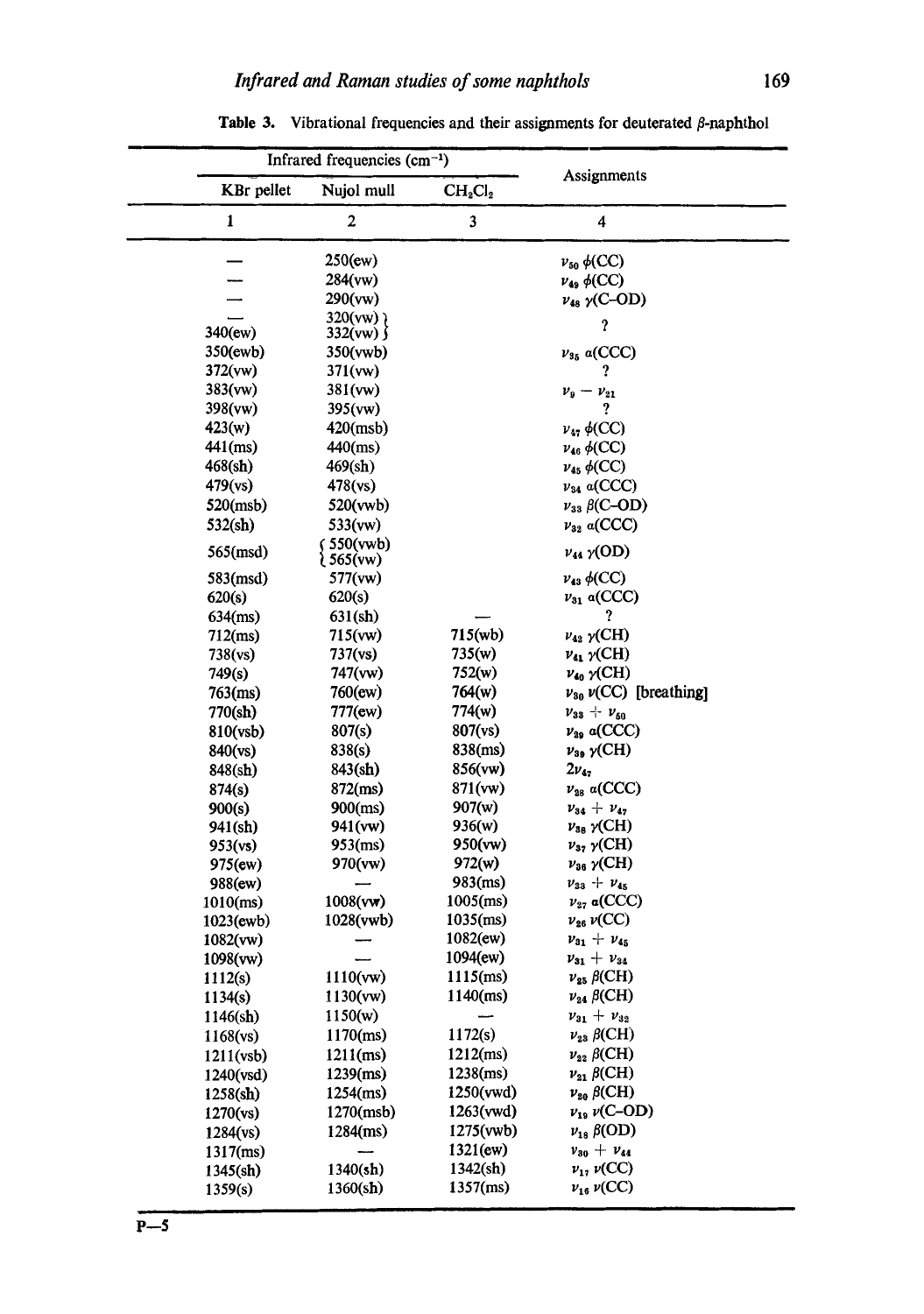| $\mathbf{I}$     | $\boldsymbol{2}$ | $\overline{\mathbf{3}}$ | 4                            |
|------------------|------------------|-------------------------|------------------------------|
| 1373(s)          | 1371(s)          | 1370(sh)                | $\nu_{15}\nu({\rm CC})$      |
| $1401$ (vs)      | $1400$ (ms)      | $1383$ (ms)             | $\nu_{14}\nu({\rm CC})$      |
| 1434(sh)         | 1433(sh)         | 1432(w)                 | $2\nu_{42}$                  |
| 1451(sh)         | 1455(sh)         | 1452(sh)                | $v_{41} + v_{42}$            |
|                  |                  |                         | [Reson.]                     |
| 1462(vs)         | 1463(vs)         | 1460(s)                 | $\nu_{13}$ $\beta$ (CH)      |
| 1503(s)          | $1506$ (ms)      | 1500(s)                 | $\nu_{12} \nu(CC)$           |
| 1567(sh)         | 1570(msd)        | 1564(sh)                | $v_{39} + v_{41}$            |
|                  |                  |                         | [Reson.]                     |
| 1580(vs)         | 1580(msd)        | 1573(sh)                | $\nu_{11} \nu (CC)$          |
| 1596(vs)         | $1594$ (ms)      | 1594(vs)                | $\nu_{10} \nu (CC)$          |
| 1613(h)          | 1612(sh)         | 1613(sh)                | $v_{15} + v_{50}$            |
| 1621(vs)         | $1623$ (ms)      | 1620(vs)                | $\nu_{\theta}$ $\nu$ (CC)    |
| 1635(sh)         | 1634(sh)         | 1644(ew)                | $v_{29} + v_{39}$            |
| 1810(ew)         |                  | $1805$ (ew)             | $v_{15} + v_{46}$            |
| $1823$ (ew)      |                  | 1823(ew)                | $v_{11} + v_{50}$            |
| 1834(ew)         |                  |                         | $v_{10} + v_{50}$            |
| 1950(ew)         |                  | 1945(ewd)               | $2v_{36}$                    |
| 2000(ew)         |                  |                         | $2\nu_{27}$                  |
| 2285(ew)         | 2280(vwd)        | 2270(vw)                | $2v_{24}$                    |
| $2340$ (ewb)     | 2350(wd)         |                         | $2v_{22}$                    |
| 2415(vwb)        | 2420(msb)        |                         | $v_8 v(O-D)$ [polymer]       |
| 2440(vwd)        | 2450(msb)        |                         | $v_9$ $v(OD)$ [dimer] ?      |
| 2505 (vw)        | 2505(vw)         | 2520(vwd)               | $2v_{20}$                    |
| 2600(ew)         |                  |                         | $v_9 + v_{36}$               |
|                  |                  | 2645(sb)                | $v_8 \nu$ (OD) [monomer]     |
| 2840(vw)         |                  |                         | $v_{9} + v_{22}$             |
| 2865(vw)         |                  |                         | $v_{9} + v_{21}$             |
| 2900(ms)         |                  |                         | $v_8 + v_{50}$               |
| $2935$ (ms)      |                  | 2935(w)                 | $2v_{13}$                    |
| $3010$ (ms)      | $3010$ (ms)      | 3010(w)                 | $\nu$ , $\nu$ (CH)           |
| $3030({\rm sd})$ | 3030(ms)         | $3040 \, (msd)$         | $\nu_6 \nu$ (CH)             |
| 3060(sd)         | $3060$ (ms)      | $3070 \text{(msd)}$     | $\nu_3 \nu$ (CH)             |
| 3120(s)          | 3120(w)          | 3120(vw)                | $v_8 + v_{34}$               |
| 3290(vsb)        | 3290(msb)        |                         | $\nu(OH)$ [Polymer]          |
| 3510(msb)        |                  | 3580(ms)                | $\nu_{\rm s} + \nu_{\rm ss}$ |
|                  |                  |                         | $\nu(OH)$ [monomer]          |

**Table** 3. *(Continued)* 

See the footnotes of table l for notations and symbols used in this table.

#### 4.2 *Carbon-carbon stretching modes*

Out of the ten carbon-carbon stretching modes,  $\nu$  (CC), the first eight higher magnitude vibrations in naphthols are expected to appear between  $1350-1630$  cm<sup>-1</sup>. These modes have been observed with strong (or medium strong) intensities, except a few eases where they have appeared as weak or the shoulder type bands. Because of the same symmetry  $(a')$  and nearly' equal magnitudes, the  $\nu$  (CC) modes are expected to couple with the  $\nu$  (C-OH) [or  $\nu$  (C-OD)] and  $\beta$ (OH) [or  $\beta$ (OD)] vibrations. In the present vibrational analysis, frequencies assigned to the  $\nu$  (CC) vibrations do not show an appreciable change (except being intensified due to the reduction of molecular symmetry from  $D_{2h}$  to  $C_s$ ) on substitution as compared to their values in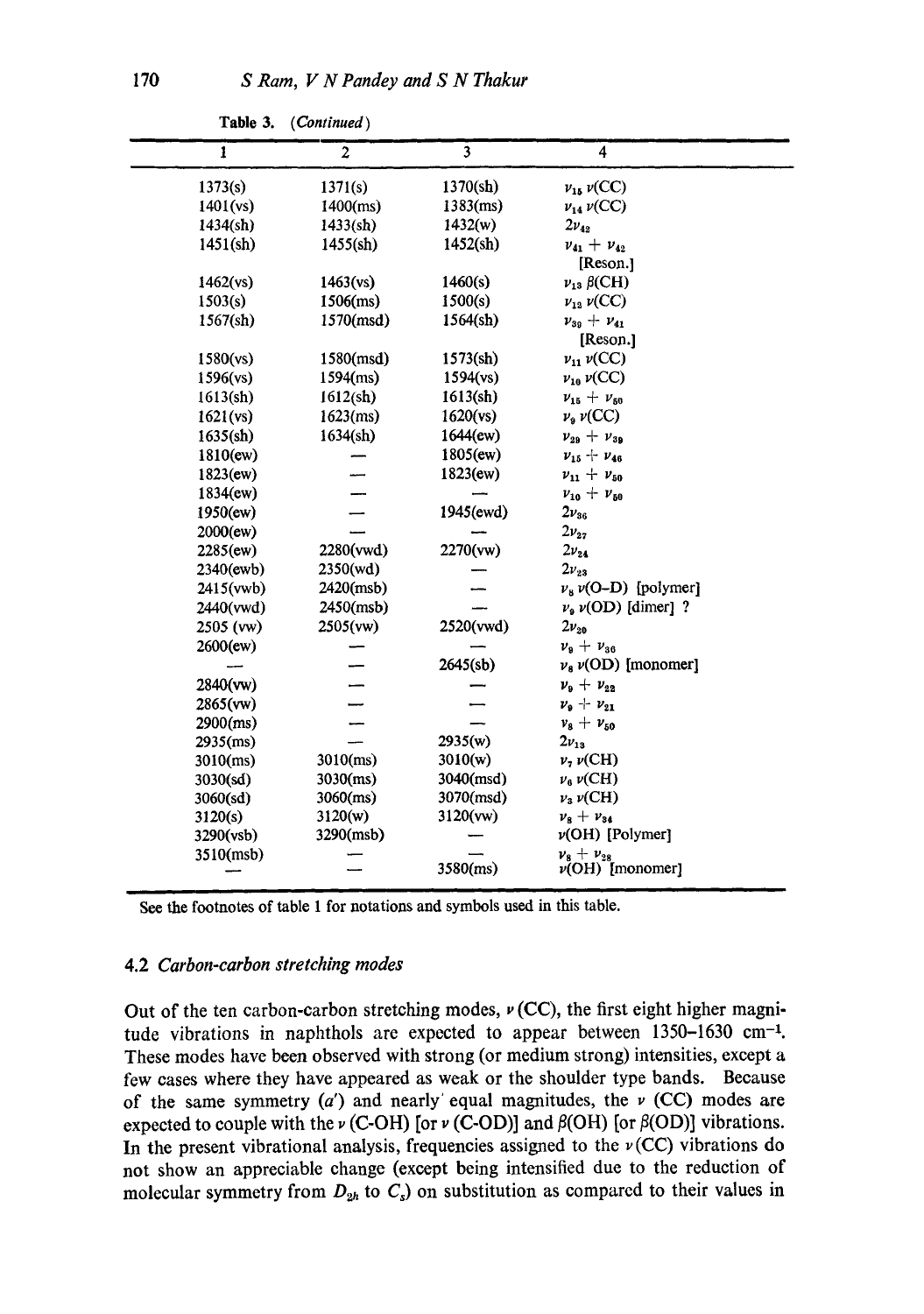naphthalene; and thus it reveals that the above type of mixing of modes does not take place in naphthols.

The last two lower energy  $v(CC)$  vibrations  $v_{26}$  and  $v_{30}$  have the frequencies 1025 and  $763 \text{ cm}^{-1}$  in naphthalene. It should be noted that in naphthalene both modes are inactive in the infrared spectrum  $(a<sub>a</sub>$  symmetry), but are prominent in the Raman spectrum. The mode  $v_{26}$ , although occurs out of the familiar  $\nu$  (CC) region, also does not seem greatly affected in the substituted naphthalenes (Michaelian and Zieglers 1973) and thus has been assigned at 1045, 1040 and 1030 cm<sup>-1</sup> in  $\alpha$ -naphthol,  $\beta$ naphthol and deuterated  $\beta$ -naphthol, respectively. Remaining  $\nu$  (CC) vibration  $\nu_{30}$ is usually referred to as a ' ring breathing' mode, and its assignment in substituted napthalenes is still a subject of controversy. The ring breathing frequency appears strongly in the Raman spectrum whereas its intensity in the infrared is relatively small even for substituted naphthalenes. A band of  $710 \text{ cm}^{-1}$  appears very strongly in the Raman spectrum and with strong (or medium strong) intensity in the infrared spectrum of  $\alpha$ -naphthol. The corresponding band for the normal and the deuterated  $\beta$ -naphthols is observed at about 765 cm<sup>-1</sup> and shows relatively strong intensity in the Raman spectrum. The bands now observed have been proposed for the ring breathing vibration and this agrees with the results obtained with substituted naphthalenes (Sharma *et al* 1977). Considerably large reduction in the magnitude of the 'ring breathing' mode in a-substituted naphthalenes is in conformity with the theoretical calculations of Luther (1948). This fact is further supported by the high resolution electronic absorption spectra of similar compounds in the vapour phase (Pandey 1982), where the corresponding ground and excited-state frequencies appear prominently in fundamentals, overtones and combinations.

## 4.3 *C-H deformation modes*

There are eight C-H in-plane [ $\beta$ (CH)] and out-of-plane [ $\gamma$ (CH)] bending modes in naphthalene, and these lie at approximately  $1100-1450$  cm<sup>-1</sup> and  $700-1000$  cm<sup>-1</sup>, respectively. In mono-substitution, one in-plane (1135 cm<sup>-1</sup>,  $b_{3u}$ ) and one out-ofplane (950 cm<sup>-1</sup>,  $b_{2g}$ ) bending vibrations become C-X (X = substituent group) deformation modes and would be discussed separately, while the remaining vibrations retain the pure  $\beta$ (CH) and  $\gamma$ (CH) characters. The frequencies of both types of hydrogen deformation modes are not affected too much (shifts upto  $15 \text{ cm}^{-1}$  have been noted) by a substitution of OH (or OD) group for one hydrogen atom either at  $\alpha$ -or  $\beta$ -position in naphthalene. However, the modes  $\nu_{25}$  [ $\beta$ (CH)] in  $\alpha$ -naphthol, and  $v_{39}$  and  $v_{41}$  [ $\gamma$ (CH)] in the normal and deuterated  $\beta$ -naphthols are associated with relatively large frequency shift (of about 35 cm<sup>-1</sup>).

## 4.4 *C-X stretching and deformation modes*

In phenols (Ram 1982), the C-OH stretching frequency generally falls at 1200-1300 cm -1 with relatively strong intensity in the infrared spectrum, and is believed to interact with in-plane O-H bending vibration. Recently, Singh and Rai (1980) have assigned this mode at  $\sim$ 1250 cm<sup>-1</sup> in some substituted phenols. On the basis of these assignments, the bands observed at  $\sim$ 1280,  $\sim$ 1275 and  $\sim$ 1265 cm<sup>-1</sup> in a-naphthol,  $\beta$ -naphthol and deuterated  $\beta$ -naphthol, respectively, have been assigned to the C-OH (C-OD) valence vibration. The COH deformation modes in substituted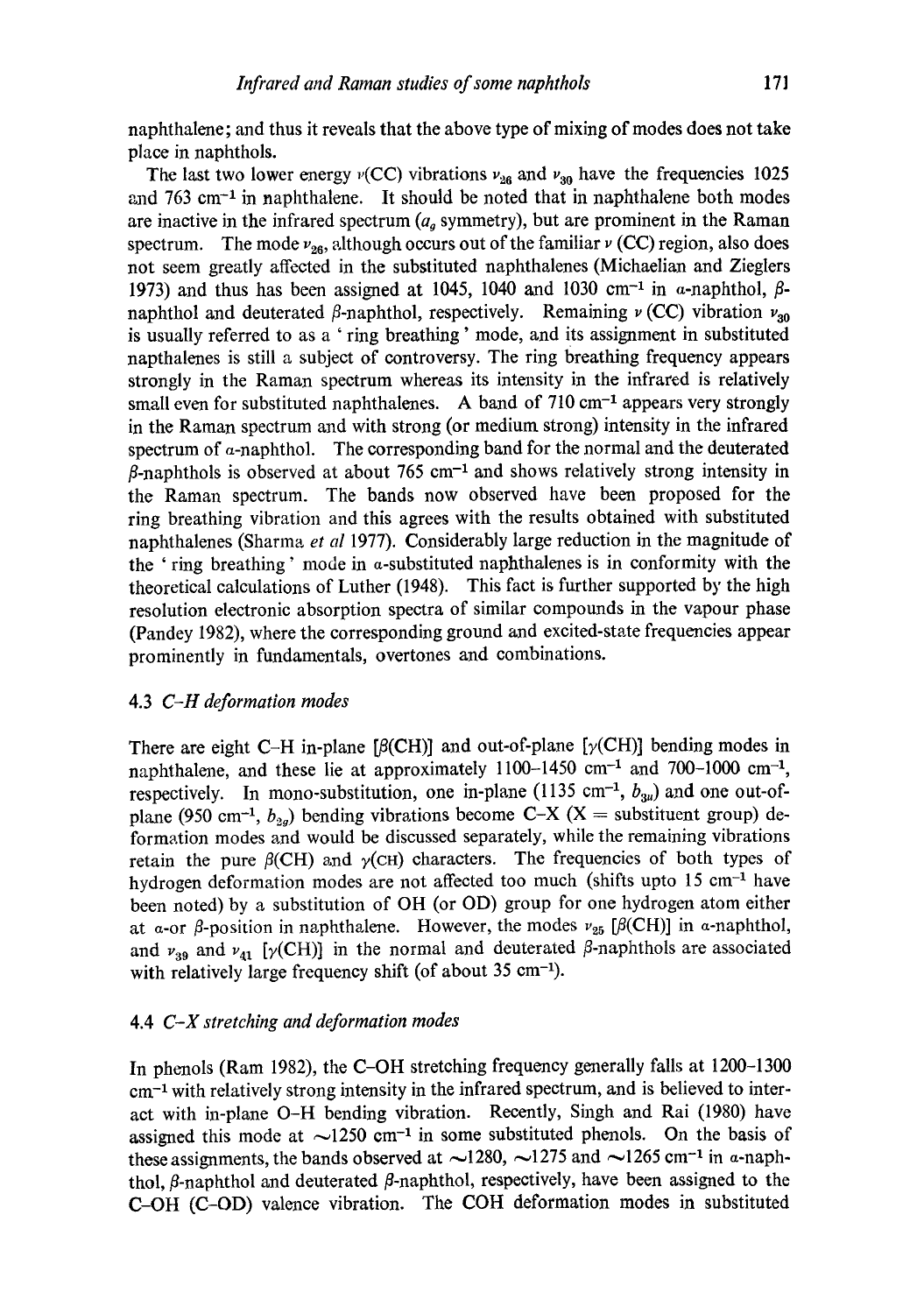napthalenes are highly sensitive to the substitution and, usually, appear in the spectral region 250–600 cm<sup>-1</sup> with very small intensity in both the Raman as well as the infrared spectrum. Vibrational frequencies and tentative assignments of these modes are given in tables 1 to 3.

## 4.5 *CCC angle deformation modes*

The in-plane angle deformation frequencies,  $\alpha$  (CCC), are sometimes modified and become X-sensitive in the substituted naphthalenes, provided the substitution is made at a carbon atom involved directly in the angle bend. The frequency of the vibration is not expected to change appreciably if the substitution occurs elsewhere on the carbon skeleton. The  $\alpha$  (CCC) vibrations, in naphthalenes, occur at sufficiently low frequencies (below 1000 cm<sup>-1</sup>); the interaction with the  $\nu$  (C-X) mode or the internal modes of the substituent group (frequencies above  $1200 \text{ cm}^{-1}$ ) is not expected.

The frequencies observed at 480, 790 cm<sup>-1</sup> in the  $\alpha$ -naphthol, and at 480, 800 cm<sup>-1</sup> in the normal and deuterated  $\beta$ -naphthols, appear prominently in the infrared spectrum and with weak (or zero) intensity in the Raman spectrum. Both these frequencies are assigned to the in-plane skeletal distortion modes  $b_{1g}$  (506 cm<sup>-1</sup>) and  $b_{2u}$  (810 cm<sup>-1</sup>) of naphthalene, and are numbered as  $v_{34}$  and  $v_{29}$ . The other a (CCC) mode which shows relatively large frequency reduction (about 60 cm<sup>-1</sup>) as compared to its value in naphthalene (938 cm<sup>-1</sup>,  $b_{1g}$ ), is assigned as the  $v_{28}$  mode, and it has the frequency 880, 870 and 870 cm<sup>-1</sup> in the a-naphthol,  $\beta$ -naphthol and  $\beta$ -naphthol-OD. All these features support the X-sensitivity of the corresponding modes. The remaining four  $\alpha$  (CCC) modes are observed with medium and weak intensities in the infrared as well as the Raman spectrum (except a few ones which show zero intensity in the Raman spectrum), and have nearly the same frequencies as those in napthalene.

#### 4.6 *Carbon-carbon torsion modes*

The out-of-plane torsional modes of the carbon skeleton  $\phi$ (CC) usually retain their magnitudes in substituted naphthalenes and show relatively poor intensities in both the Raman as well as the infrared spectrum. However, in a few cases, they depend slightly on the substitution. In the present study, the vibrational mode  $v_{50}$  has been assigned for the infrared bands at 240, 240 and 250 cm<sup>-1</sup> in the  $\alpha$ -napthol,  $\beta$ naphthol and the deuterated  $\beta$ -naphthol, respectively; and provides a good example of the X-sensitive mode. In naphthalene, this vibration (213 cm<sup>-1</sup>,  $a<sub>a</sub>$ ) is forbidden in the Raman and the infrared both. For the  $C_s$  point group, to which the present molecules belong this mode becomes allowed in the two types of spectrua, though it is not observed in the Raman spectrum probably because of its very poor intensity.

## 4.7 *Hydroxyl group modes and hydrogen bonding*

The assignment of the three internal modes of the hydroxyl group is usually complicated because of the presence of strong hydrogen bonding. Puttnam (1960) has extensively studied the infrared bands of some substituted phenols in the region 3200-3600  $cm<sup>-1</sup>$ , and observed three distinct absorption bands in almost all the molecules undertaken. These bands were interpreted as due to the monomeric, dimeric and the polymeric O-H stretching frequencies.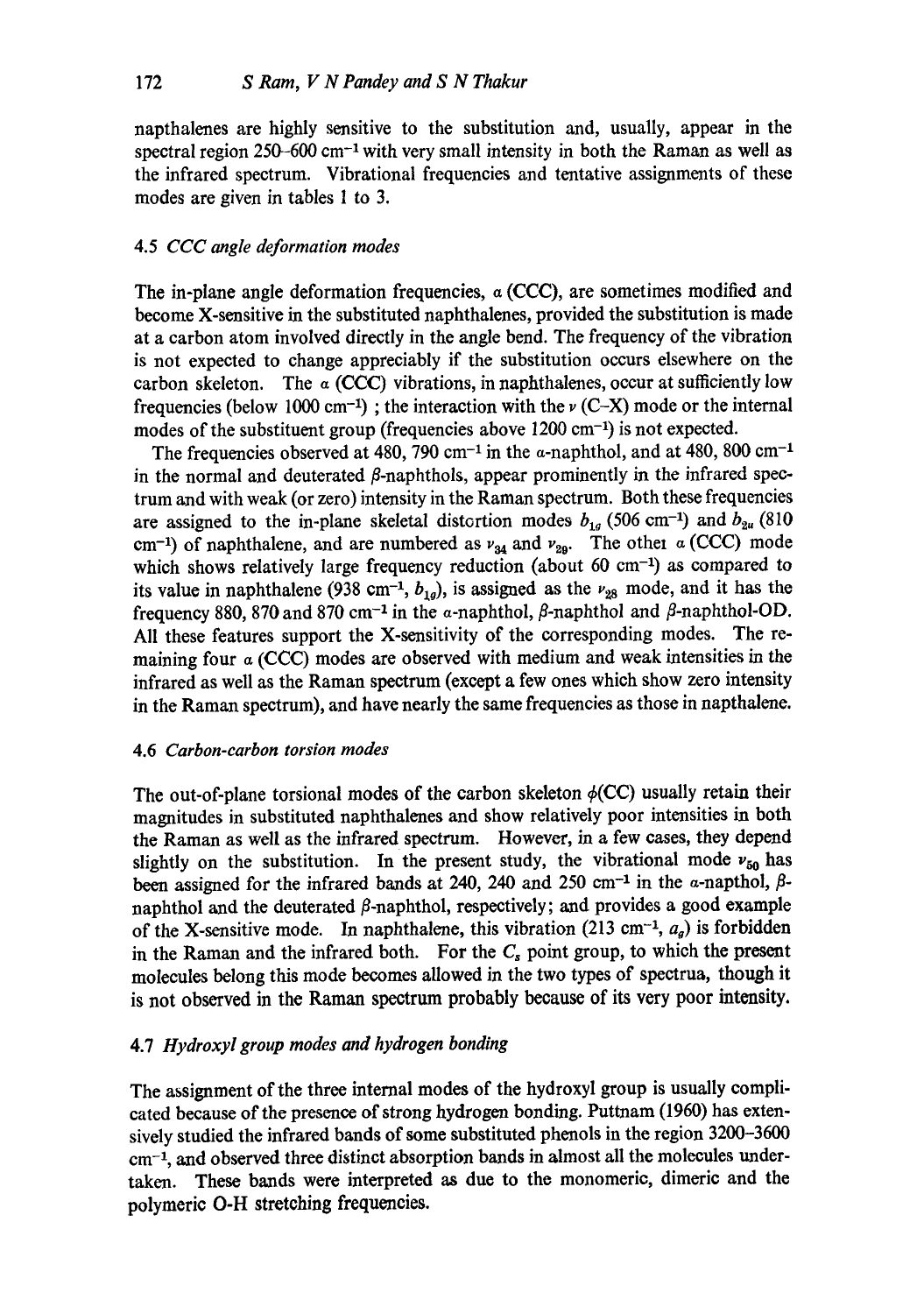In the present study, we have also observed three distinct bands for all the three molecules in solution forms. However, a single broad and relatively strong asymmetric band (which seems to be composed of two or three different bands) was observed for each molecule in the condensed phase. The sharp infrared bands at 3550, 3580, and 2645 cm<sup>-1</sup> for the  $\alpha$ -naphthol,  $\beta$ -naphthol and the  $\beta$ -naphthol-OD, respectively, have been assigned to the  $\nu(OH)$  [ $\nu(OD)$ ] mode in the monomeric form. The corresponding bands in the associated forms (dimer and polymers) appear at slightly lower frequencies with relatively large band width and high intensity (see tables  $1-3$ ).

The OH in-plane bending mode has been assigned for the frequencies in the region from 1200 to 1300 cm<sup>-1</sup> (Varsanyi 1974). In the present work, the infrared bands at 1305, 1285 and 1280 cm<sup>-1</sup> have been assigned as the  $\beta(OH)$  and  $\beta(OD)$  bands. These bands are moderately strong in the infrared spectrum but show relatively poor intensity in the Raman spectrum. Similarly, the broad and diffuse bands of magnitude 619 and 550 cm<sup>-1</sup>, in the infrared spectra of  $\alpha$ -naphthol and deuterated  $\beta$ -naphthol, have been assigned to the  $\gamma$ (OH) and  $\gamma$ (OD) bands, respectively. The corresponding band is not observed in the solid phase infrared spectrum of  $\beta$ -naphthol, but it appears strongly in  $CH_2 Cl_2$  solution at 690 cm<sup>-1</sup>.

## **5. Conclusion**

The infrared and Raman spectra of  $\alpha$ - and  $\beta$ - naphthols were obtained and all the 51 fundamental vibrations in each were assigned. For deuterated  $\beta$ -naphthol-OD, the infrared spectra  $(200-4000 \text{ cm}^{-1})$  were analysed in terms of 50 fundamental modes, one  $\phi$ (CC) torsion (which appears at  $\sim$  170 cm<sup>-1</sup> in the other two molecules) could not be observed since data below  $200 \text{ cm}^{-1}$  were not available. In the present vibrational analyses, the weak appearance of the Raman counterparts of the strong infrared frequencies in many cases and that of infrared counterparts for Raman frequencies in some cases along with the total absence of the Raman counterparts of some prominent infrared frequencies, suggest that the normal mode of vibration of the parent molecule naphthalene dominates the effect of substitution.

The results reported for the v(OH) and *v(OD)* vibrations are of particular interest in hydrogen bonding. The solid  $\alpha$ -and  $\beta$ -naphthols exist only in the associated forms, and the shifted O-H stretching frequency is prominently due to this form. However, in the dilute solutions these molecules exist as an equilibrium mixture between the free naphthol and the dimerie and polymeric associated forms, the equilibrium lying to the right side:

> $Ar-O-H$   $\Rightarrow$   $Ar-OH$   $\cdot \cdot \cdot$   $O-H$ **i**  Ar Free Dimer

$$
\begin{array}{c}\n\Rightarrow [-H \cdots OH \cdots O \cdots]_n \\
\downarrow \qquad \qquad \downarrow \\
Ar \qquad Ar \\
\text{Polymer}\n\end{array}
$$